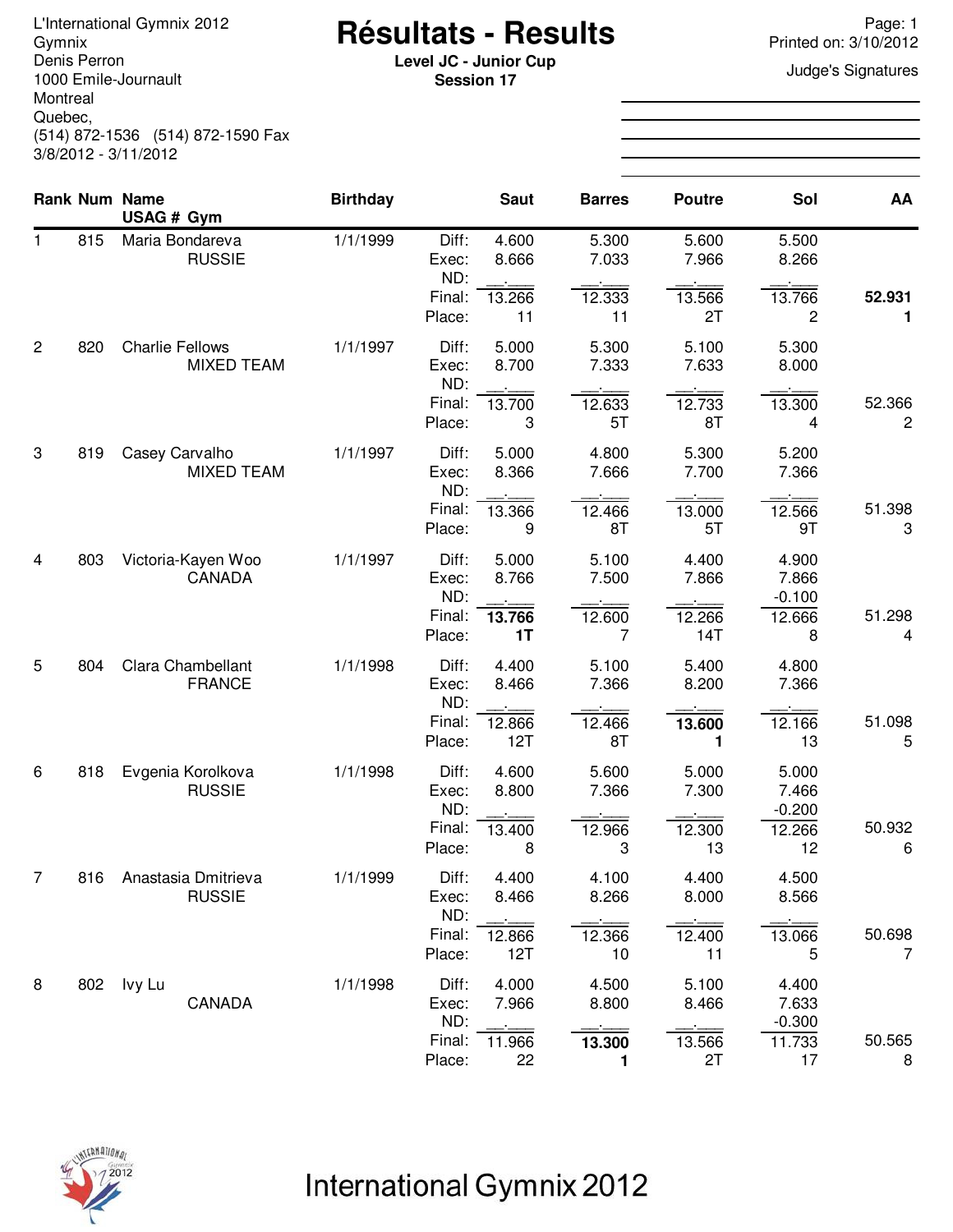Denis Perron 1000 Emile-Journault Montreal Quebec, (514) 872-1536 (514) 872-1590 Fax 3/8/2012 - 3/11/2012

### <sup>2</sup> Page: 2 Page: 2<br>Gymnix **Atesultats - Results** Printed on: 3/10/2012

**Level JC - Junior Cup Session 17**

|     |     | <b>Rank Num Name</b><br>USAG # Gym   | <b>Birthday</b> |                                 | <b>Saut</b>                          | <b>Barres</b>            | <b>Poutre</b>            | Sol                        | AA            |
|-----|-----|--------------------------------------|-----------------|---------------------------------|--------------------------------------|--------------------------|--------------------------|----------------------------|---------------|
| 9   | 808 | Alexandra Eade<br><b>AUSTRALIE</b>   | 1/1/1998        | Diff:<br>Exec:<br>ND:           | 5.000<br>8.333                       | 4.900<br>6.966           | 4.800<br>6.200           | 5.500<br>8.433             |               |
|     |     |                                      |                 | Final:<br>Place:                | 13.333<br>10                         | 11.866<br>15             | 11.000<br>20             | 13.933<br>1                | 50.132<br>9   |
| 10  | 806 | Valentine Pikul<br><b>FRANCE</b>     | 1/1/1997        | Diff:<br>Exec:<br>ND:<br>Final: | 4.600<br>8.166<br>$-0.100$<br>12.666 | 4.800<br>7.833<br>12.633 | 5.000<br>7.966<br>12.966 | 4.700<br>6.966<br>11.666   | 49.931        |
|     |     |                                      |                 | Place:                          | 14T                                  | 5T                       | 7                        | <b>18T</b>                 | 10            |
| 11  | 807 | Louise Vanhille<br><b>FRANCE</b>     | 1/1/1998        | Diff:<br>Exec:<br>ND:           | 4.000<br>8.300                       | 5.100<br>6.833           | 5.100<br>8.000           | 5.100<br>7.300             |               |
|     |     |                                      |                 | Final:<br>Place:                | 12.300<br>20                         | 11.933<br>13T            | 13.100<br>4              | 12.400<br>11               | 49.733<br>11  |
| 12  | 810 | Jazminne Casis<br><b>AUSTRALIE</b>   | 1/1/1998        | Diff:<br>Exec:<br>ND:           | 5.000<br>8.566                       | 5.100<br>7.933           | 5.100<br>7.166           | 5.200<br>6.266<br>$-0.600$ |               |
|     |     |                                      |                 | Final:<br>Place:                | 13.566<br>4                          | 13.033<br>$\overline{c}$ | 12.266<br>14T            | 10.866<br>21               | 49.731<br>12  |
| 13  | 817 | Daria Mikhaylova<br><b>RUSSIE</b>    | 1/1/1999        | Diff:<br>Exec:<br>ND:           | 4.200<br>8.400                       | 4.400<br>7.066           | 5.100<br>7.166           | 4.800<br>8.566             |               |
|     |     |                                      |                 | Final:<br>Place:                | 12.600<br>16                         | 11.466<br>17             | 12.266<br>14T            | 13.366<br>3                | 49.698<br>13  |
| 14T | 805 | Amélie Pauffert<br><b>FRANCE</b>     | 1/1/1997        | Diff:<br>Exec:<br>ND:           | 5.000<br>8.500                       | 5.100<br>6.333           | 5.100<br>7.900           | 4.900<br>7.066<br>$-0.300$ |               |
|     |     |                                      |                 | Final:<br>Place:                | 13.500<br>5                          | 11.433<br>18             | 13.000<br>5T             | 11.666<br>18T              | 49.599<br>14T |
| 14T | 809 | Madelaine Leydin<br><b>AUSTRALIE</b> | 1/1/1997        | Diff:<br>Exec:<br>ND:           | 4.400<br>8.366<br>$-0.100$           | 4.600<br>7.400           | 5.100<br>6.933           | 4.900<br>8.000             |               |
|     |     |                                      |                 | Final:<br>Place:                | 12.666<br>14T                        | 12.000<br>12             | 12.033<br>17             | 12.900<br>6                | 49.599<br>14T |
| 16  | 813 | Ellen Rabaut<br><b>BELGIQUE</b>      | 1/1/1997        | Diff:<br>Exec:<br>ND:           | 5.000<br>8.766                       | 3.900<br>8.033           | 4.300<br>7.400           | 5.100<br>6.833             |               |
|     |     |                                      |                 | Final:<br>Place:                | 13.766<br>1T                         | 11.933<br>13T            | 11.700<br>18             | 11.933<br>14               | 49.332<br>16  |



# International Gymnix 2012